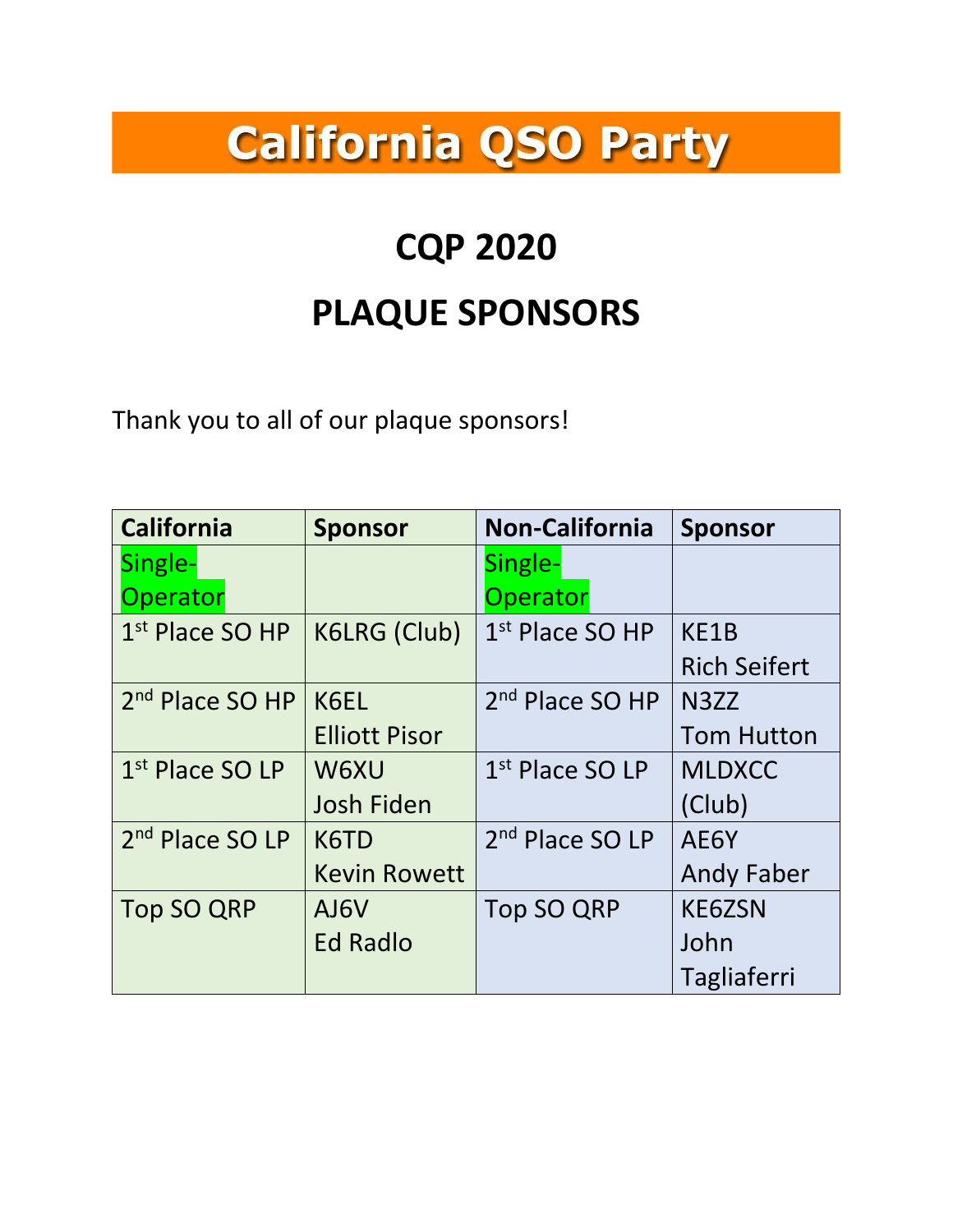| <b>California</b>     | <b>Sponsor</b>      | Non-                  | <b>Sponsor</b>      |
|-----------------------|---------------------|-----------------------|---------------------|
|                       |                     | <b>California</b>     |                     |
| Single-               |                     | Single-               |                     |
| Operator              |                     | Operator              |                     |
| <b>Assisted</b>       |                     | <b>Assisted</b>       |                     |
| $1st$ Place           | <b>K6LRN</b>        | $1st$ Place           | K6MR                |
| <b>SOA HP</b>         | <b>Dick Wilson</b>  | <b>SOA HP</b>         | <b>Ken Beals</b>    |
| $2nd$ Place           | NW6P                | 2 <sup>nd</sup> Place | NR6Q                |
| <b>SOA HP</b>         | <b>Tom McShane</b>  | <b>SOA HP</b>         | <b>Greg Glenn</b>   |
| $1st$ Place           | K6MM                | $1st$ Place           | <b>NA6O</b>         |
| <b>SOA LP</b>         | <b>John Miller</b>  | <b>SOALP</b>          | <b>Gary Johnson</b> |
| 2 <sup>nd</sup> Place | K6TD                | 2 <sup>nd</sup> Place | W6FDU               |
| <b>SOALP</b>          | <b>Kevin Rowett</b> | <b>SOALP</b>          | <b>Ben Deovlet</b>  |
| <b>Top SOA QRP</b>    | KI6SLX &            | <b>Top SOA QRP</b>    | W9KKN               |
|                       | AE6JV               |                       | <b>Bill Fehring</b> |
|                       | Peri & Bill         |                       |                     |
|                       | Frantz              |                       |                     |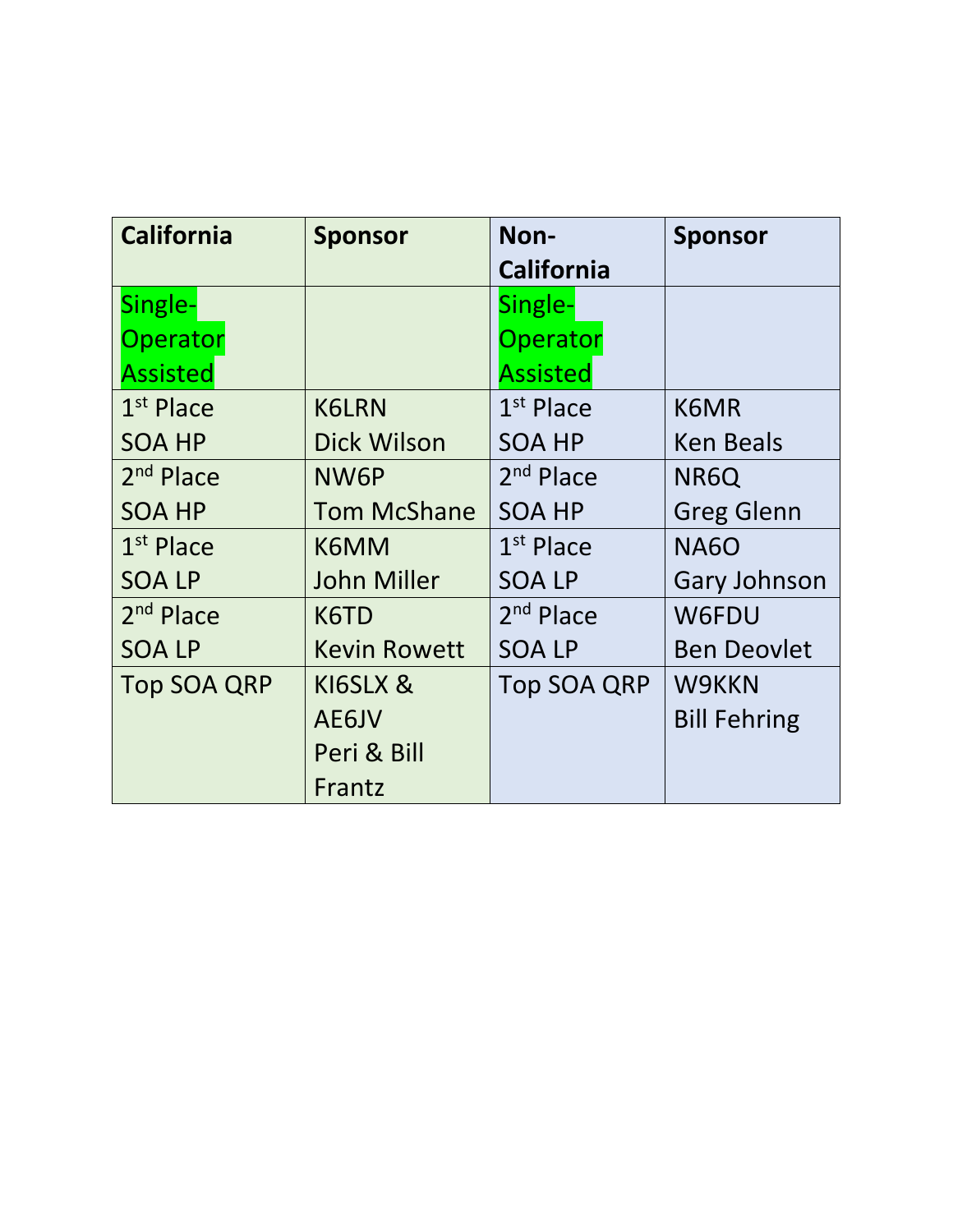| <b>California</b>     | <b>Sponsor</b>         | Non-                  | <b>Sponsor</b>      |
|-----------------------|------------------------|-----------------------|---------------------|
|                       |                        | <b>California</b>     |                     |
| Single-               |                        | Single-               |                     |
| <b>Operator &amp;</b> |                        | <b>Operator &amp;</b> |                     |
| Single-               |                        | Single-               |                     |
| Operator              |                        | Operator              |                     |
| <b>Assisted</b>       |                        | <b>Assisted</b>       |                     |
| <b>Top YL HP</b>      | W9KKN                  | <b>Top YL HP</b>      | K6MLF               |
|                       | <b>Bill Fehring</b>    |                       | Michael             |
|                       |                        |                       | Fischer             |
| <b>Top YL LP</b>      | KH6GJV                 | <b>Top YL LP</b>      | KU6F                |
|                       | <b>Bill Hillendahl</b> |                       | Saraj Cory          |
| <b>Top Youth</b>      | K6DGW                  | <b>Top Youth</b>      | K6DGW               |
|                       | <b>Fred Jensen</b>     |                       | <b>Fred Jensen</b>  |
| <b>Top New</b>        | <b>K6TU and Pizza</b>  | <b>Top New</b>        | K6TU and            |
| Contester             | Lovers 259             | Contester             | <b>Pizza Lovers</b> |
|                       |                        |                       | 259                 |
| <b>Most CW</b>        | N6TV                   | <b>Most CW</b>        | K6AUC               |
| QSOs                  | <b>Bob Wilson</b>      | QSOs                  | <b>Memorial</b>     |
| Most PH QSOs          | W1RH                   | Most PH QSOs          | K6MM                |
|                       | <b>Bob Hess</b>        |                       | <b>John Miller</b>  |
| First to 58           | K6LA                   | First to 58           | K6LA                |
| <b>Multipliers</b>    | <b>Ken Widelitz</b>    | <b>Multipliers</b>    | <b>Ken Widelitz</b> |
| <b>Top Comeback</b>   | N6DE                   | Top                   | N6DE                |
|                       | Dean Wood              | Comeback              | Dean Wood           |
| <b>Top Operating</b>  | N6DE                   | <b>Top Operating</b>  | N6DE                |
| Time                  | Dean Wood              | Time                  | Dean Wood           |
| Improvement           |                        | Improvement           |                     |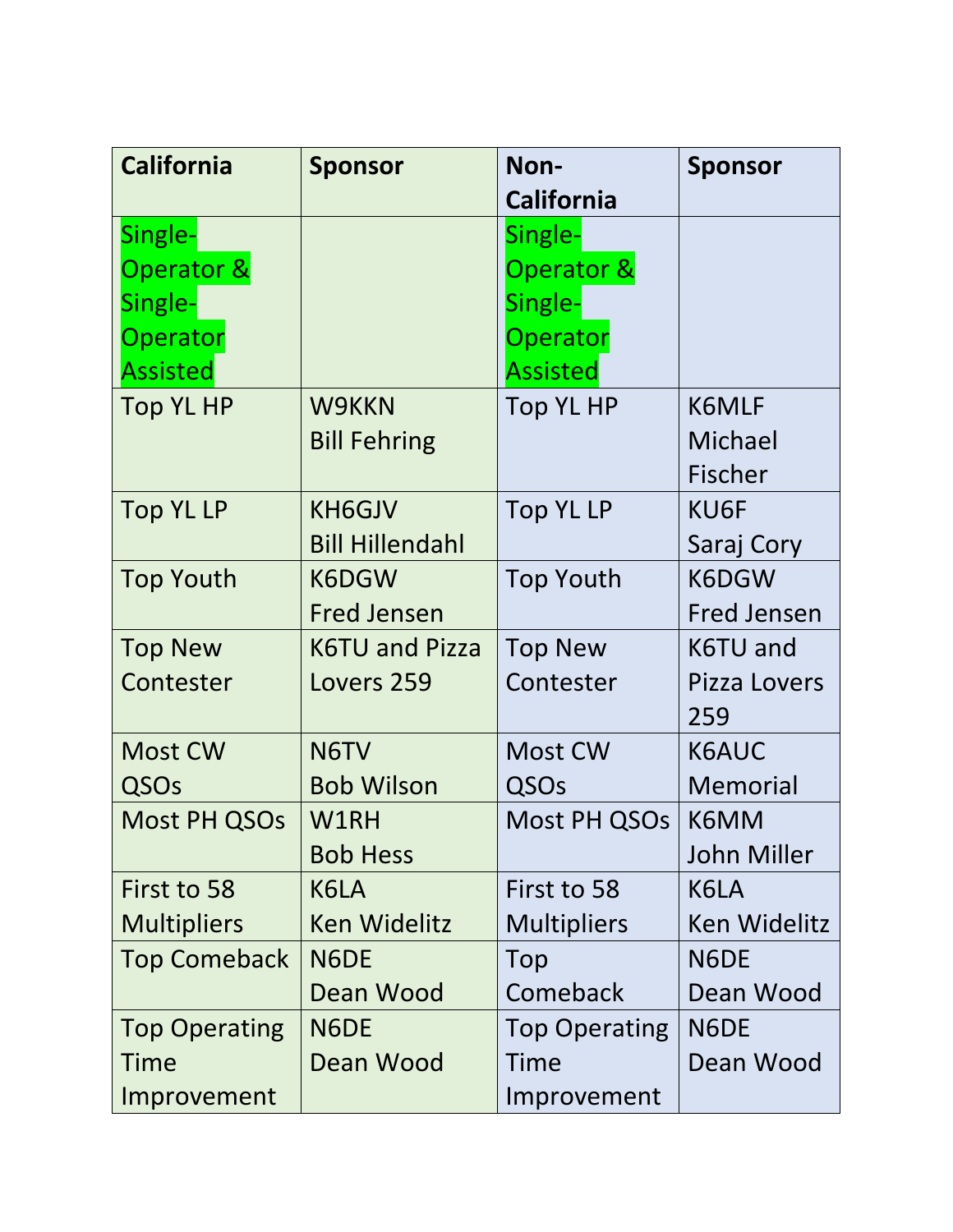| <b>California</b>     | <b>Sponsor</b>     | Non-              | <b>Sponsor</b>     |
|-----------------------|--------------------|-------------------|--------------------|
|                       |                    | <b>California</b> |                    |
| Single-               |                    | Single-           |                    |
| <b>Operator &amp;</b> |                    | Operator &        |                    |
| Single-               |                    | Single-           |                    |
| Operator              |                    | Operator          |                    |
| <b>Assisted</b>       |                    | <b>Assisted</b>   |                    |
| $1st$ Place           | AD6E               | Top DX (non-      | N5YJZ              |
| Expedition            | Alan               | USA, non-         | <b>Clay Couger</b> |
|                       | Maenchen           | Canada)           |                    |
| $2nd$ Place           | N6NZ               |                   |                    |
| Expedition            | <b>Dave Curtis</b> |                   |                    |
| <b>Top Multi-</b>     | N6MI               |                   |                    |
| County                | J. Scott Bovitz    |                   |                    |
| Expedition            |                    |                   |                    |
| (MCE)                 |                    |                   |                    |

| <b>California</b>   | <b>Sponsor</b>     | Non-<br><b>California</b> | <b>Sponsor</b>    |
|---------------------|--------------------|---------------------------|-------------------|
| <b>Multi-Single</b> |                    | <b>Multi-Single</b>       |                   |
| <b>Top Multi-</b>   | N6XI               | <b>Top Multi-</b>         | N3ZZ              |
| Single              | <b>Rick Tavan</b>  | Single                    | <b>Tom Hutton</b> |
| <b>Top Multi-</b>   | <b>KD6WKY</b>      |                           |                   |
| Single              | <b>Jerry Olive</b> |                           |                   |
| Expedition          | <b>State Farm</b>  |                           |                   |
|                     | <b>Insurance</b>   |                           |                   |